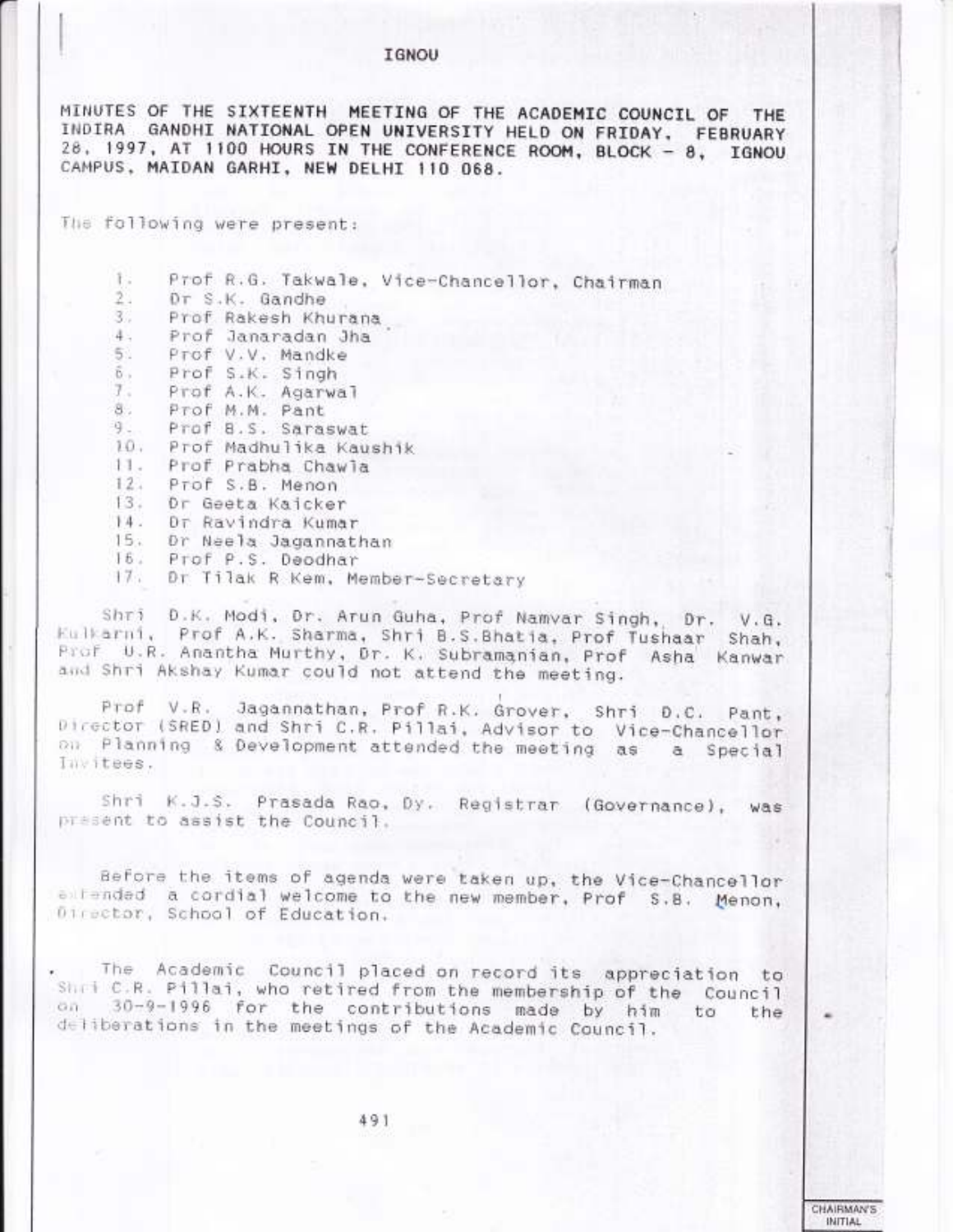The following items were considered:

ITEM NO. 1 TO CONFIRM THE MINUTES OF THE 15TH MEETING OF THE ACADEMIC COUNCIL HELD AUGUST 19, 1996 AND TO NOTE THE ACTION TAKEN THEREON.

- AC 16.1.1 It was reported that no comments have been received from any member. The Academic Council confirmed the Minutes of its 15th Meeting held on August 19, 1996. The Academic Council also noted the action taken on the Minutes.
- ITEM NO. 2 TO CONSIDER AND APPROVE THE REVISED REGULATIONS FOR CONVOCATION AT HEADQUARTERS.
- The Academic Council considered the proposed AC 16.2.1 revised Regulations for Convocation at Headquarters. It was stated that the proposed amendments were needed to streamline the procedures with regard to the order of academic procession, seating arrangements of the persons forming the academic procession, etc.
- AC 16.2.2 The Academic Council approved the revised Regulations for Convocation at Headquarters  $(Appendix - 1)$ .
- TO CONSIDER AND APPROVE THE PROGRAMME STRUCTURE OF ITEM NO. 3 BACHELOR DEGREE IN BUSINESS ECONOMICS TO **BE** LAUNCHED BY THE SCHOOL OF SOCIAL SCIENCES.
- On a request from the Vice-Chancellor, Prof. AC 16.3.1  $S.K.$ Singh, Director, School of Social Sciences, briefly explained the salient features of the proposal. It was stated that the proposed Programe was devised to meet the current trend of demand for professional education. The Programme is expected to equip the learners with skills required in business, industry and financial institutions. The Programme consists of  $96$ credits out of which 48 credits have been adopted from the existing programmes of Economics and Commerce. It was further stated that the proposal was approved by the School Board of the School of Social Sciences as well as the Planning Board.
- AC 16.3.2

In the discussion that followed, the following views were expressed:

It was stated that with the increase in the  $(5)$ number of Courses and Programmes, the Course Codes with prefixed alphabets were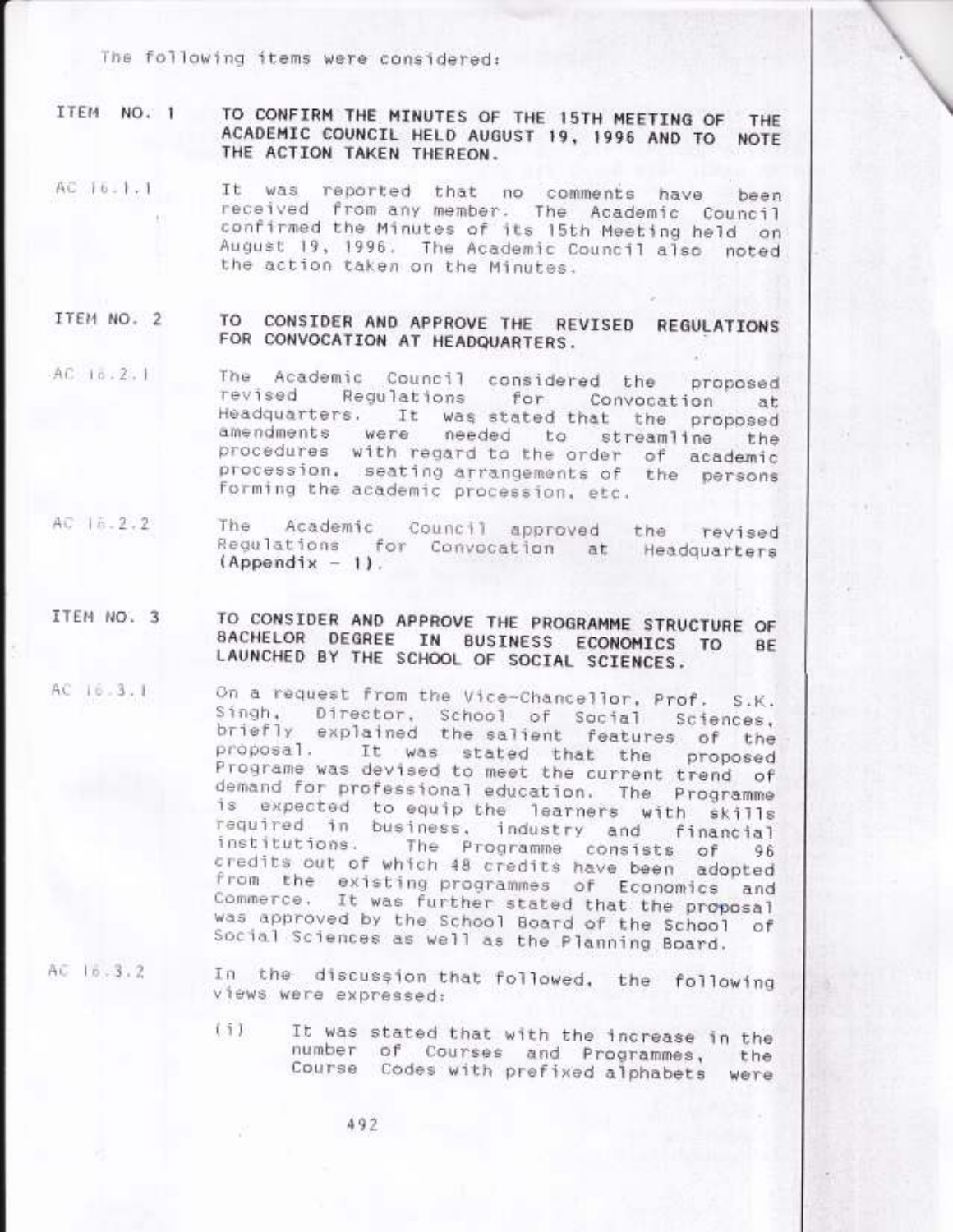creating confusion. It was suggested that the Directors of Schools may discuss the matter for rationalisation of Course Codes.

- With globalisation of Economy, care should  $(11)$ be taken that the Programme content meets the Indian conditions and for this purpose. if considered necessary, industrial houses may be contacted to make an assessment of the type of programmes required to suit Indian Economy.
	- The proposed Bachelor of Business Economics  $(111)$ draws courses worth 48 credits from the existing BDP Programme and another 24 credits from the foundation courses; thus, only courses worth 24 credits are the new component. Under these circumstances would it not have been alright, it was opined, if the Programme designated as BA (Business Economics) as is with other BDP Programmes like BA (History), BA (Political Science), etc. It was clarified that Business Economics being an emerging field, a Bachelor's degree in the discipline with a distinct identity of its own would be desirable.
- AC 16.3.3

The Academic Council, while according its approval to the proposal, decided that its approval for this Programme, or for other proposals of Detailed Programme Report Forms to be considered hereinafter, is subject to the following conditions:

- The Detailed Programme Report Form which is  $(1)$ a fulfilment of Phase III, should be complete in all respects before it is brought before the Academic Council.
- If any lacunae is noticed in the Detailed  $(11)$ Programme Report Form, or if information is incomplete in any aspect, the proposal should come up before the Academic Council once again after corrective steps are taken by the concerned School.
- In every case, the Programme should be  $(111)$ launched only after Phase IV is completed, by after the clearance the  $1.8.1$ Coordination Committee.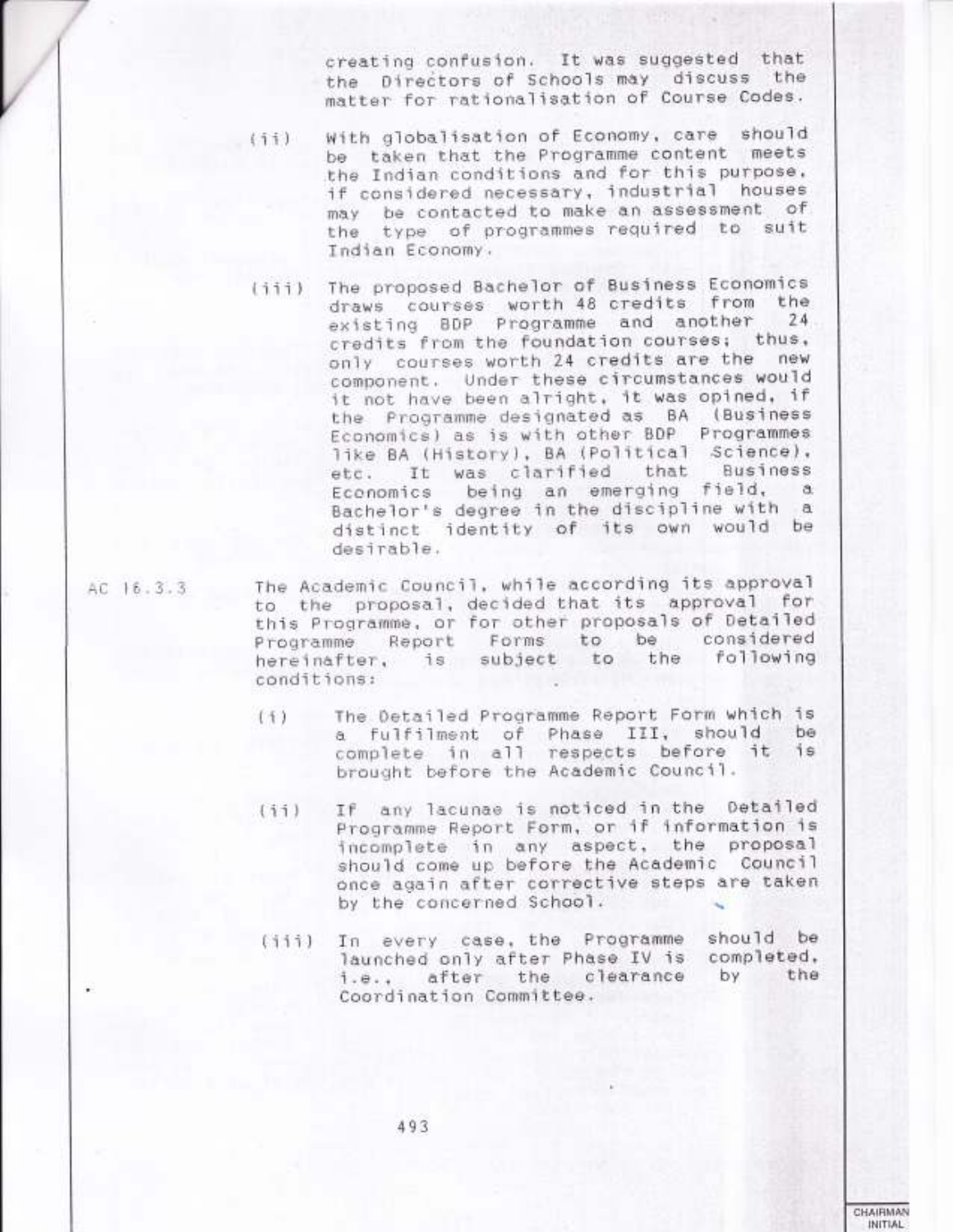- TO CONSIDER AND APPROVE THE COURSE STRUCTURE FOR ITEM NO. 4 THE CERTIFICATE PROGRAMME ON DISASTER MANAGEMENT.
- Prof. S.K. Singh briefly explained the salient AC 18.4.1 features of the proposal.
- AC 16.4.2 The Academic Council approved the proposal subject to the fulfilment of the conditions laid down in its Resolution No.AC 16.3.3.

TO CONSIDER AND APPROVE THE DECENTRALISED MODE ITEM NO. 5 OF IMPLEMENTATION OF POST GRADUATE DIPLOMA IN MATERNAL AND CHILD HEALTH (PGDMCH) PROGRAMME.

- AC 16.5.1 On a request from the Vice-Chancellor, Prof.. A.K. Aggarwal briefly explained the details of the decentralised mode of implementation of Post Graduate Diploma in Maternal and Child Health (PGDIMCH) Programme.
- The Academic Council considered the proposal AC 16.5.2 and approved it with the following observations:
	- (i) that it conforms to the provisions of the Ordinance: and
	- $(11)$ that the expenditure on secretarial assistance to a Programme Centre be fixed at Rs.5,000 per annum.

## TO CONSIDER AND APPROVE THE CERTIFICATE PROGRAMME ITEM NO. 6 IN ENVIRONMENTAL STUDIES.

- AC 16.6.1 Prof. S.K. Singh briefly explained the proposal. Prof. B.S. Saraswat, Director, School of Sciences, made a reference to a suggestion made earlier that School of Social Sciences the would hold consultations with the School of Sciences before Programme is finalised but no such the consultation was held. It was clarified that a Coordinator of the School of Sciences will be associated with the Programme.
- AC 16.6.2 The Academic Council approved the proposed Certificate Programme in Environmental Studies subject to fulfilment of the conditions<br>Resolution No.AC 16.3.3. It was futher deci ี่ 1 ก futher decided that the Programme will have two Coordinators, one from the School of Sciences and the other from the School of Social Sciences.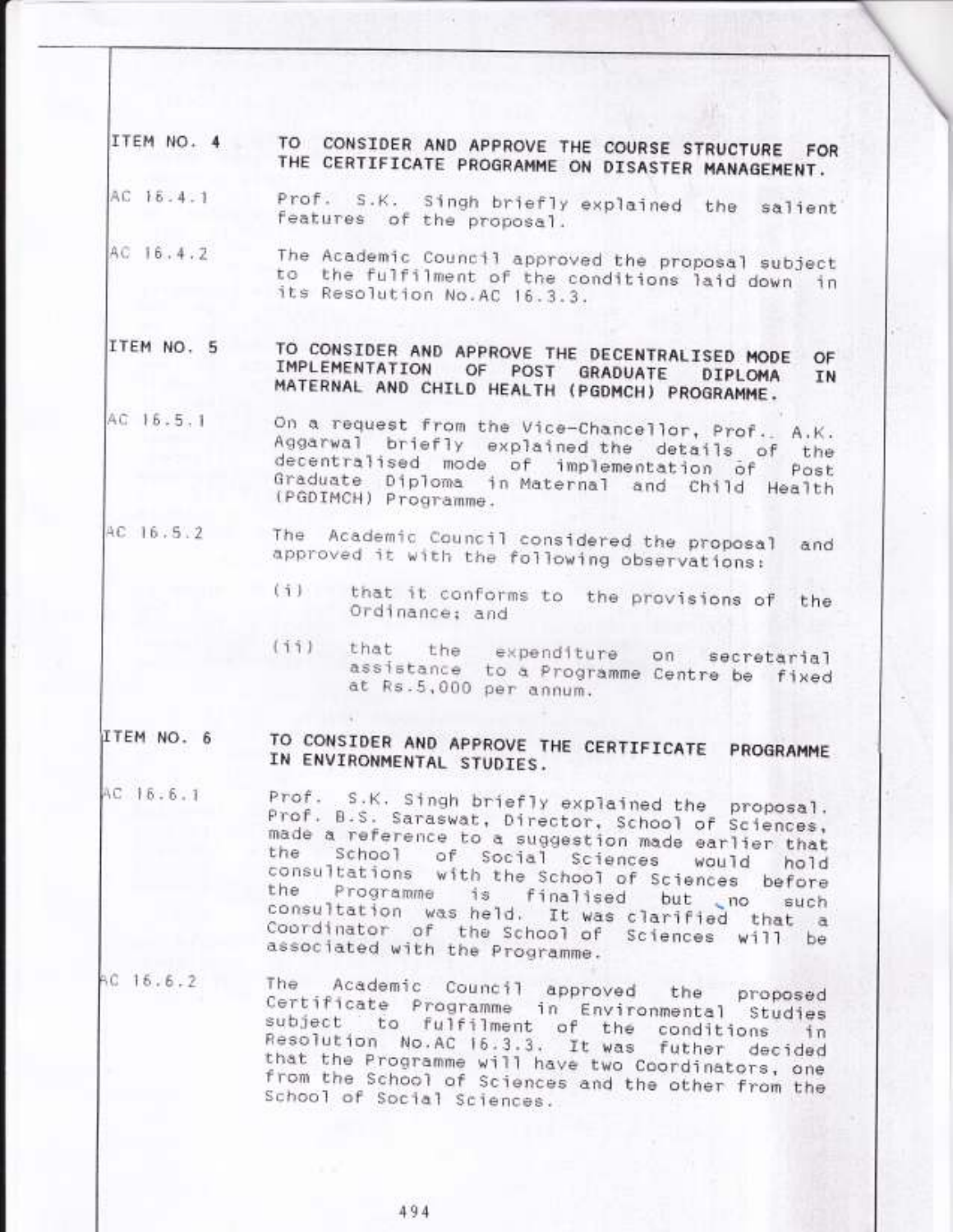NUTE BOOK

ITEM NO. 7

 $\mathbf{r}$ 

# TO CONSIDER AND APPROVE THE ADVANCED DIPLOMA IN TOURISM STUDIES (ADTS).

The Academic Council considered the proposal on AC 16.7.1 the Advanced Diploma in Tourism Studies  $(ADTS)$ . It was stated that the suggested Advanced Diploma in Tourism Studies is actually repackaged as a 32 credit programme drawing from the existing courses from the programmes of Certificate in Tourism Studies, Diploma in Tourism Studies and the Bachelor in Tourism Studies. It is envisaged that employability of students doing this course  $w111$ be better with this two year course which is the eligibility for certain jobs in tourism sector.

AC 16.7.2 The Academic Council approved the programme of Advanced Diploma in Tourism Studies (ADTS) subject to the fulfilment of the conditions specified in Resolution No.AC 16.3.3.

#### ITEM NO. 8 TO CONSIDER AND APPROVE THE PROGRAMME **STRUCTURE** FOR THE Ph.D. PROGRAMME IN EDUCATION.

- AC 16.8.1 On a request from the Vice-Chancellor, Prof S.B. Menon, Director, School of Education presented the salient features of the proposal. It was stated that the proposed Ph.D programme structure าึก Education is in conformity with the provisions of the Ordinance on Research Degree Programmes. During the course of the discussion, a view was expressed as to whether more flexibility in choice of subjects should be given as the present proposal is very restrictive.
- AC 16.8.2 while the Academic Council was generally in agreement with the proposed Ph.D. Programme า่ก Education, it was decided that the Vice-Chancellor may appoint a small Committee to examine all the issues involved and submit its Report for the consideration of the Academic Council.

### ITEM NO. 9 TO CONSIDER AND APPROVE THE COURSE OUTLINES OF THE COURSES WITHIN THE B.Ed. PROGRAMME.

AC 16.9.1 Academic Council considered The. the course outlines of the courses within the B.Ed Programme. It was noted that, while the content outline of 4 courses and 2 content based methodology courses within the B.Ed. Programme have been approved at its meeting held on April 17, 1995 by the Academic Council, the content outline of 3 more content based methodology courses, namely, Teaching of Social Studies, Teaching of Hindi and Teaching of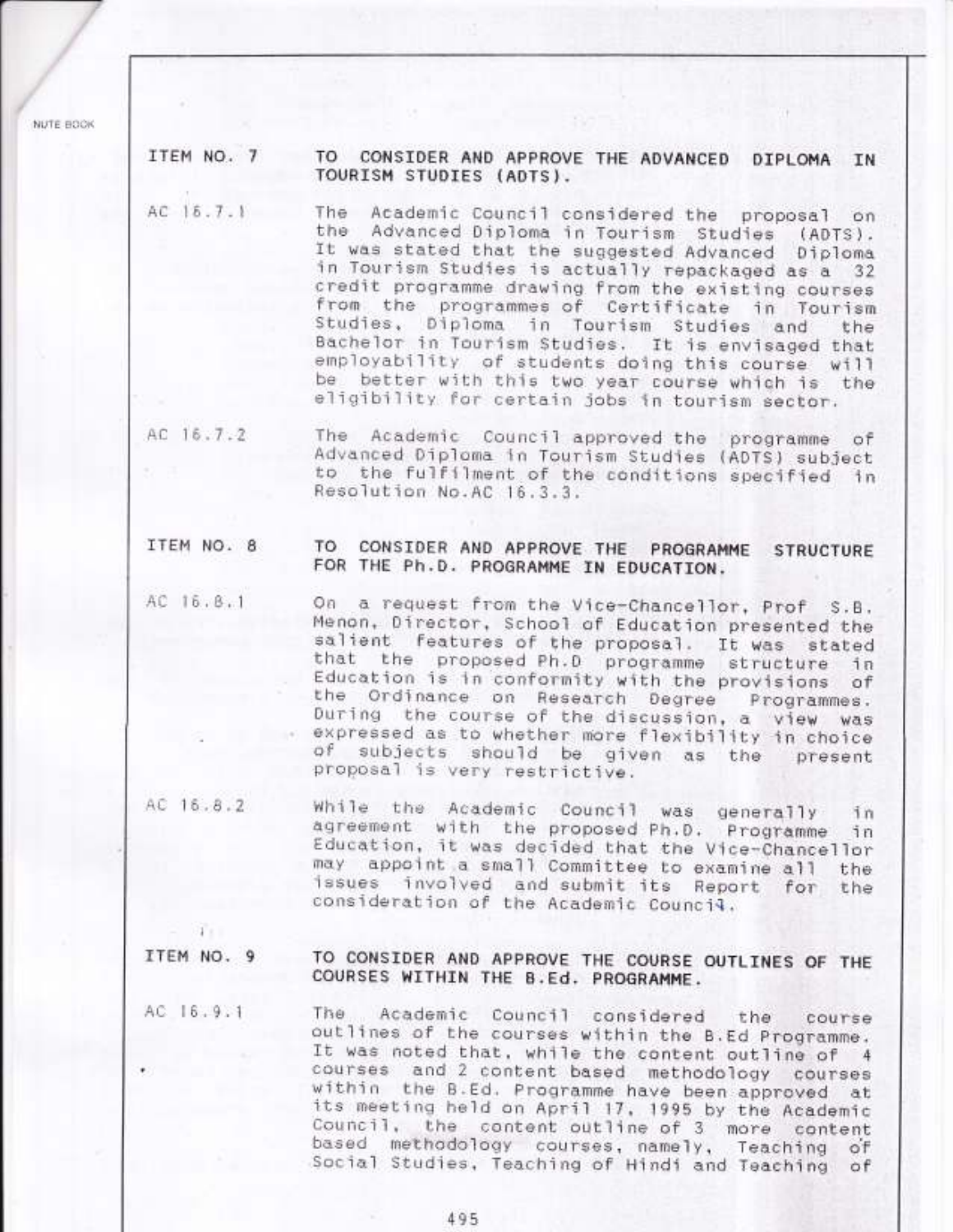English and 4 optional courses - Educational Technology, Computer and Education, Distance Education and Guidance and Counselling, are. brought before the Academic Council for its consideration and approval.

AC 16.9.2 Academic Council considered and approved The the following three more content based methodology courses and four optional courses indicated below:

Content based methodology Courses:

Teaching of Social Sciences Teaching of Hindi Teaching of English

# Optional Courses:

Educational Technology Computer and Education Distance Education Guidance and Counselling

## TO CONSIDER AND APPROVE THE STANDARDISATION OF THE ITEM NO. 10 GRADING AND CREDIT SYSTEM OF VARIOUS PROGRAMMES.

- AC 16.10.1
- matter was considered. In the course of the The discussion, the following views were expressed:
- The accepted norm at present is to have a  $(1)$ minimum of 16 credits for a Certificate with a duration of a minimum period of six months, 32 credits for a Diploma with a minimum duration of one year and 96 credits for a Bachelors' Degree with a minimum duration of three years. The suggested certification now for 4 credits for a Certificate, 16 credits for a Diploma, may create problems in their acceptability by other universities.
- $(11)$ A clear distinction needs to be made between "certification of completion" and issurance of a Certificate at the successful completion' of a designated Certificate level programme avoid to confusion. The Certificate issued by IGNOU should favourably compare in terms of course content and credit rating to find acceptability in the user organisations like industry, etc.

AC 16.10.2

It was decided that a Committee may be appointed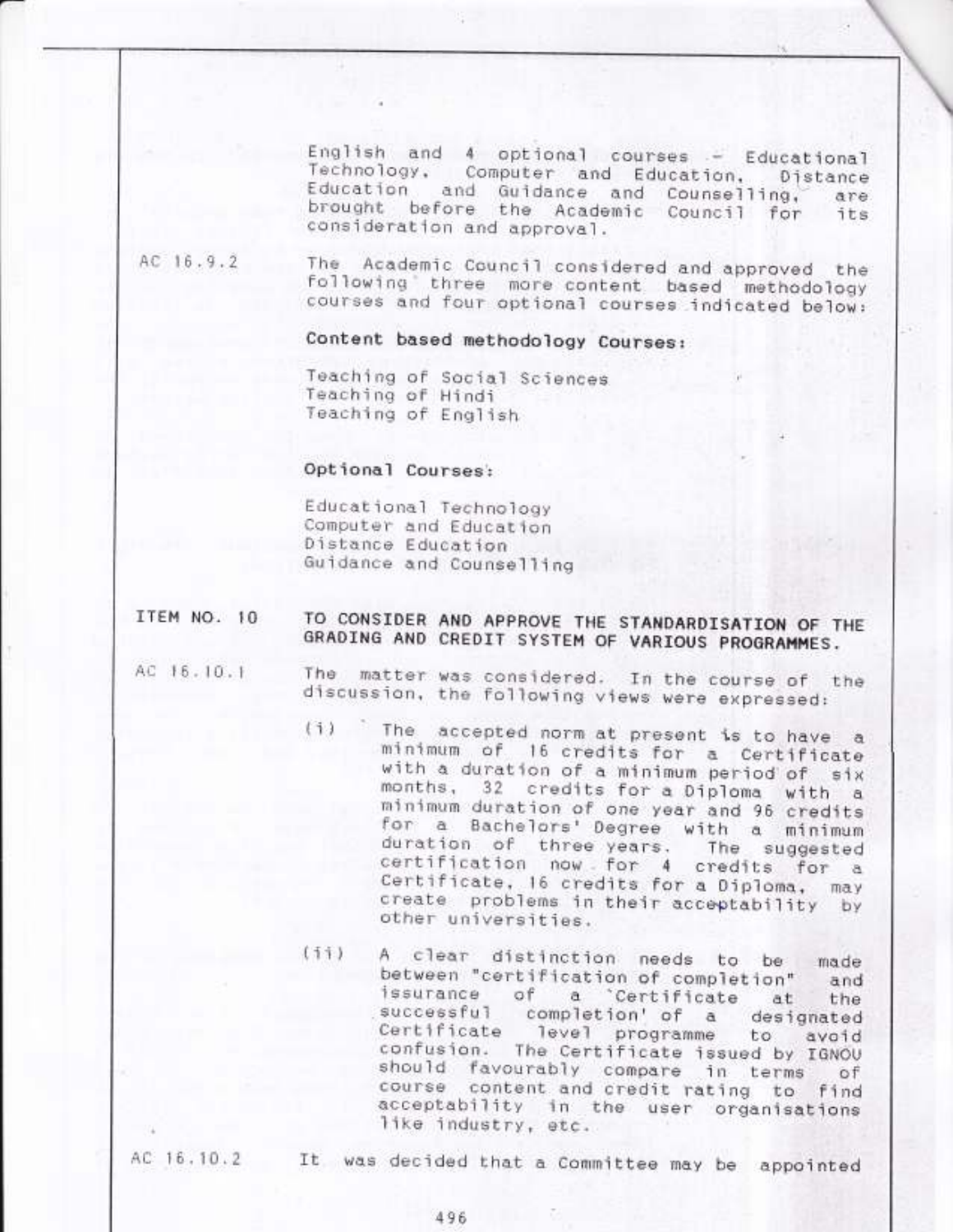by the Vice-Chancellor to examine the issues raised above as well as any other relevant issue. The Committee's Report be brought before the Academic Council for consideration.

ITEM NO. 11

TO CONSIDER AND APPROVE THE AWARD OF DEGREES/DIPLOMAS AND GOLD MEDALS AT THE 8TH CONVOCATION TO BE HELD ON MARCH 8, 1997.

- The Academic Council considered and approved the AC 16.11.1 award of Degrees/Diplomas and Gold Medals at the Convocation to be held on March 8, 1997. 8th A Statement showing the number of students eligible for the award of degrees/diplomas and the list of students eligible for the award of university gold medals in different programmes is given at<br>Appendix - 2 and Appendix - 3 respectively. Additions, if any, will be reported at the next meeting of the Academic Council.
- ITEM NO. 12 TO CONSIDER AND APPROVE A PROPOSAL FOR HOLDING TERM-END EXAMINATION IN CERTIFICATE PROGRAMMES IN DECEMBER IN ADDITION TO TERM-END EXAMINATION IN JUNE.
- AC 16.12.1 The Academic Council considered and approved the proposal for holding term-end examinations in certificate programmes in June as well as in<br>December. In case of other programmes where number of students taking examination is very small, examination be held at limited Centres (Regional Centre towns) only. Consequently, the decision of the Academic Council taken at its meeting held on April 17, 1995, on this subject will stand suitably modified.
- TO CONSIDER AND APPROVE THE CREATION OF MODERATION ITEM NO. 13 BOARD FOR MODERATING THE RESULTS.
- The Academic Council considered and approved the AC 16.13.1 proposal for the creation of a Moderation Board for the moderation of results. The Council suggested that the membership of the Moderation Board may be as indicated below with a two year's term:
	- Pro Vice-Chancellor  $(1)$ Incharge of the SR&E Division, Chairman  $(11)$ Director(s) of concerned School(s)
	- (iii) Director, SR&E Division
- AC 15.13.2 The composition and functions of the Moderation Board for moderating results shall be as indicated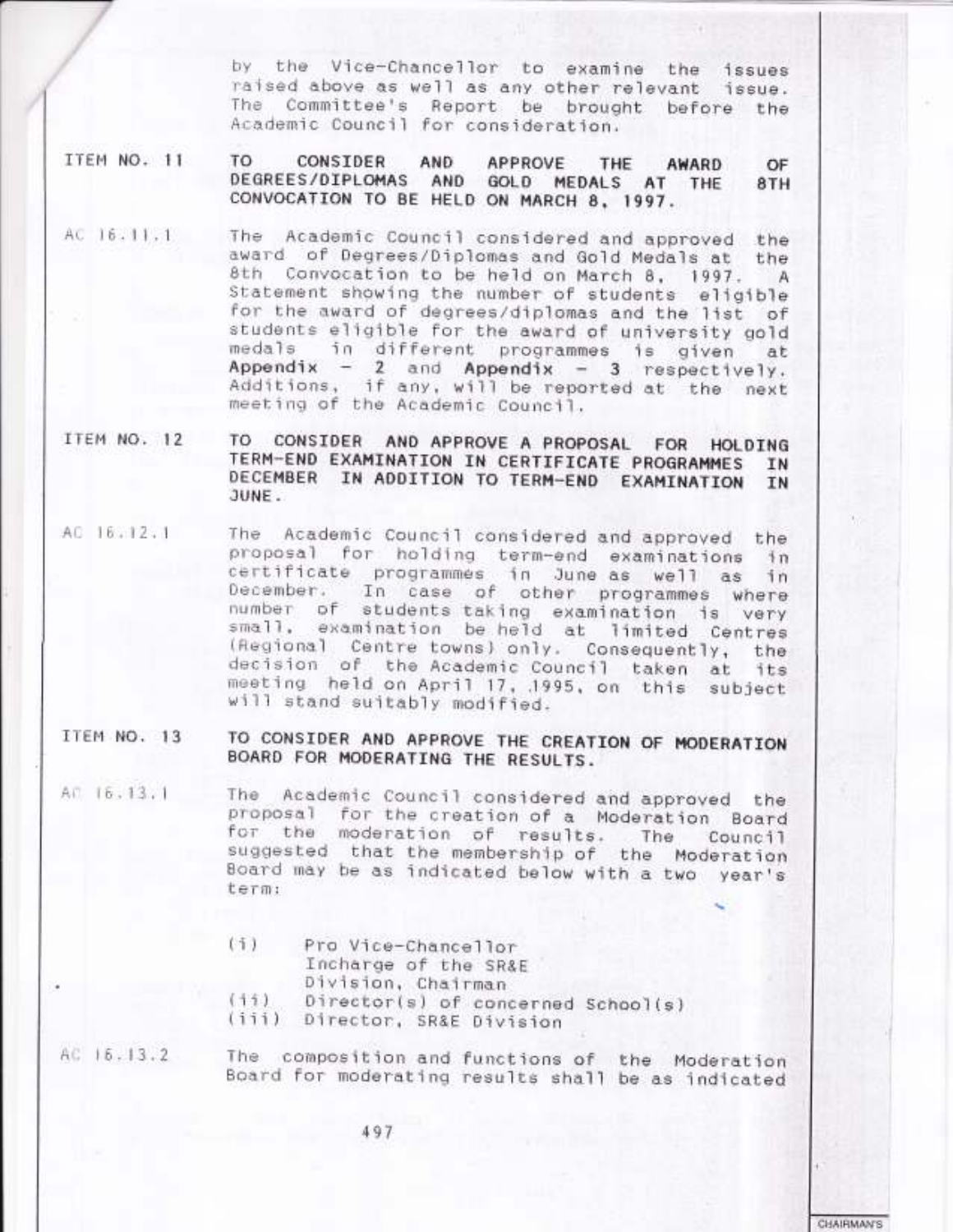in Appendix - 4. Suitable amendments may be made in the concerned Ordinance.

TO CONSIDER AND APPROVE THE RULES REGARDING RE-ITEM NO. 14 ADMISSION OF THE STUDENTS.

The Council considered and approved the Rules AC 16.14.1 regarding re-admission of students. The approved Rules are given in Appendix - 5.

CONSIDER THE PROPOSAL ON MASTERS DEGREE ITEM NO. 15 TO. PROGRAMMES IN HINDI AND ENGLISH.

- The Academic Council considered the AC 16.15.1 proposal on Masters' Degree Programmes in Hindi and English and approved the proposal in principle. However, the Council's approval is subject to:
	- the decision of the Academic Council  $(1)$ at Resolution No.AC 16.3.3; and
	- $(11)$ that the objectives of the Programme be: stated in more detail.

#### CONSIDER THE DETAILED PROJECT REPORT (PHASE ITEM NO. 16 TO III) IN RESPECT OF THE PROGRAMME : CERTIFICATE IN PARTICIPATORY FOREST MANAGEMENT.

- AC 16.16.1 Council, while giving its The: approval in the Certificate principle to Programme  $in$ Participatory Forest Management, decided that the conditions at Resolution No.AC 16.3.3 would also apply in this case.
- ITEM NO. 17 TO CONSIDER ADMISSION POLICY, FEES AND **SUPPORT** DIPLOMA IN CREATIVE SERVICES FOR WRITING IN ENGLISH (DCE) AND DIPLOMA IN CREATIVE WRITING IN HINDI (DCH).
- AC 16.17.1 The Academic Council considered and approved the Admission Policy, Fees and Support Services for Programmes of Diploma in Creative Writing in the English (DCE) and Diploma in Creative Writing in Hindi (DCH). A Statement indicating the details of the proposal is given at Appendix  $-6$ .
- ITEM NO. 18 TO. CONSIDER PROPOSAL THE ON OPERATIONAL FLEXIBILITY **STUDENTS** ADVANCING **FOR** THE **FROM** ADVANCED DIPLOMA IN CONSTRUCTION MANAGEMENT (ADCM) **AND ADVANCED** DIPLOMA IN WATER **RESOURCES** ENGINEERING (ADWRE) MODULES TO B. TECH CIVIL DEGREE MODULES.
- The Academic Council considered the proposal AC 16.18.1 recommended by the School Board and approved the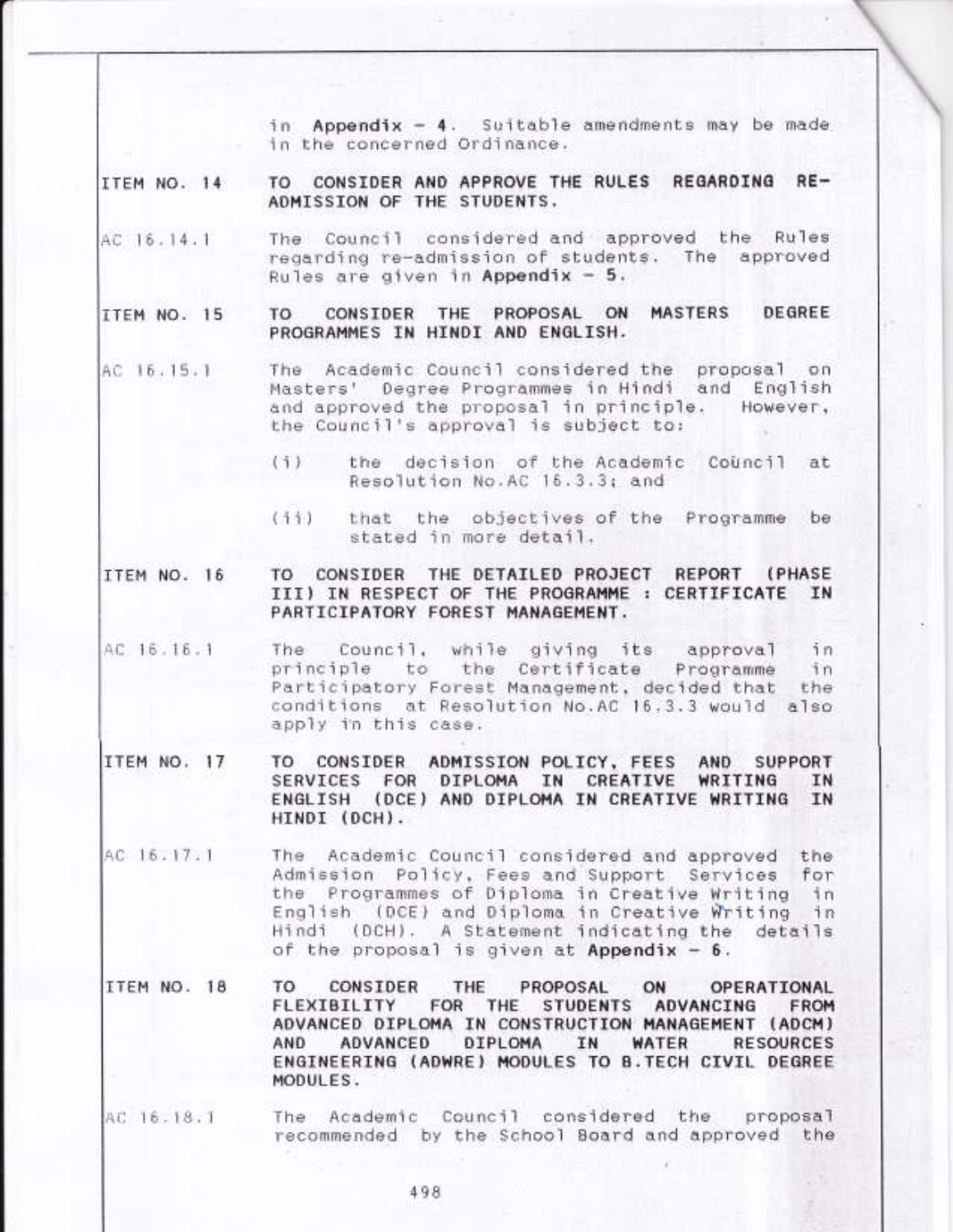suggested operational flexibility as indicated below:

"All those students who have completed minimum of 32 credits from Advanced Diploma modules and have been registered for remaining credits during the year under consideration, may be permitted to register for the Post-Advanced Diploma modules of B. Tech. Civil Degree."

ITEM NO. 19 TO CONSIDER THE PROPOSAL OF SCHOOL OF ENGINEERING AND TECHNOLOGY FOR EVALUATION SCHEME OF LABORATORY COURSES FOR THE PROGRAMMES IN ENGINEERING AND TECHNOLOGY.

The Academic Council considered and approved the AC 16.19.1 proposal on Evaluation Scheme of Laboratory Courses for the programmes in Engineering and The method for evaluation is as Technology. indicated in Appendix - 7.

ITEM NO. 20 TO CONSIDER METHODOLOGY FOR PROCESSING THE **RESULT** OF PROJECT WORK AND FOR EXAMINING THE PROJECT WORK FOR **ENSURING** QUALITY AND RELIABILITY IN ASSESSMENT.

AC 16.20.1 The Academic Council considered the proposal on the fixation of remuneration to the Supervisors/Examiners as indicated below:

| Credit Weightage | For Supervisor | For Evaluation |
|------------------|----------------|----------------|
| 2 Credits '      | Ni1            | Rs.050.00      |
| $4 - 6$ Credits  | Rs.100.00      | Rs.100.00      |
| Credits<br>8     | Rs.100.00      | Rs.150.00      |
| 12 Credits       | Rs.300.00      | Rs.200.00      |
|                  |                |                |

AC 16.20.2

UTE UDOR

Īt was stated that the Vice-Chancellor had approved the above rates in principle. While approving the rates indicated above, the Academic Council decided that a comprehensive review of the fee structure may be made and brought before the Academic Council for consideration.